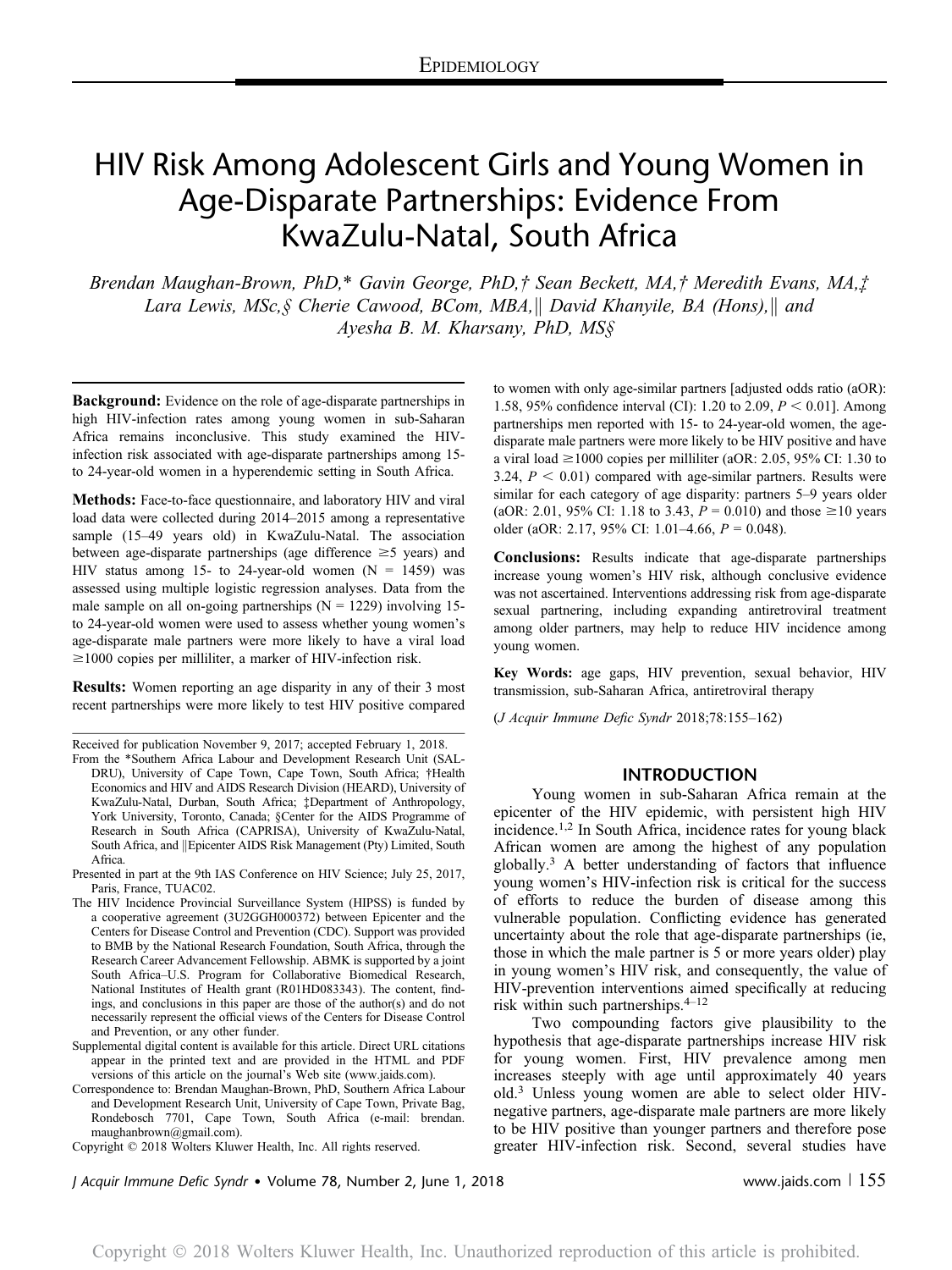documented a range of riskier sexual behaviors within agedisparate partnerships, including condomless sex,<sup>13-15</sup> transactional sex,<sup>16</sup> and concurrent sexual partnering.<sup>17</sup>

Conversely, differences by age in the uptake of HIV testing and antiretroviral therapy (ART) among men could theoretically mitigate HIV-infection risk within age-disparate partnerships. HIV testing is positively associated with age,  $18-$ <sup>21</sup> and older HIV-positive men are more likely to have been diagnosed than their younger counterparts. Moreover, older men are also more likely to link to HIV care and treatment after diagnosis.<sup>22–24</sup> Consequently, although age-disparate partners of young women are more likely to be HIV positive, a greater percentage could be on ART and virally supressed. As viral suppression reduces the onward transmission of HIV,25,26 age-disparate partners may, therefore, not pose additional HIV-infection risk for young women if the proportion of men who are HIV positive with a suppressed HIV viral load is similar within age-similar and agedisparate partnerships.

The potential for ART to mitigate risk from agedisparate partnerships will likely vary across time and location as ART uptake, retention, and adherence among men and age differentials in ART coverage change. Contextual factors relating to ART coverage may, for example, partially explain why age-disparate partnerships among young women in the Africa Center for Population Health cohort in rural KwaZulu-Natal were not found to increase HIV risk.<sup>10</sup> Men in the study region are part of an ongoing demographic surveillance system that includes regular HIV testing and referral to care.<sup>27</sup> Potential geographic and temporal effects on the relationship between age-disparate partnerships and young women's HIV risk highlight the importance of regular monitoring in different contexts.

In this study, we assess the association between agedisparate partnerships and HIV status among 15- to 24-yearold women in a high burden region of South Africa. Second, we explore the biological plausibility of the hypothesis that age-disparate partnerships increase risk for young women by examining HIV status and viral load among men who partner with 15- to 24-year-old women. Specifically, this analysis examines whether the proportion of young women's partners with a viral load  $\geq$ 1000 copies per milliliter (ie, a marker of individuals who pose an HIV-infection risk) differs between age-disparate and age-similar partnerships.

### Data

### **METHODS**

This study used data from the baseline survey conducted within the HIV Incidence Provincial Surveillance System (HIPSS) from June 2014 to June 2015.<sup>28</sup> This crosssectional household-based survey was conducted in 2 subdistricts [Vulindlela (rural) and Greater Edendale (urban)] of the uMgungundlovu district in KwaZulu-Natal, South Africa. Households were randomly selected using two-stage random sampling methods. First enumeration areas, the primary sampling unit, were selected, and then households were drawn systematically in selected enumeration areas using

a serpentine pattern from a random starting location. One individual per household, within the age range 15–49 years, was randomly selected from a roster of eligible household members. The sample comprised 9812 individuals. Venous blood samples were collected for HIV-antibody and viral load tests from all participants. A face-to-face questionnaire was administered to collect data on inter alia, demographics, socioeconomic status, and health-related information. Details on participants' first and 3 most recent sexual partners, including an estimated start date of each relationship, were recorded. Participants were also asked the date of their most recent HIV test and the test result.

The study was approved by the Biomedical Research Ethics Committee, University of KwaZulu-Natal (BF269/13), the Centers for Disease Control and Prevention (CDC) of the United States of America, and by the KwaZulu-Natal Provincial Department of Health in South Africa (HRKM 08/14). Eligible participants provided informed written consent before study enrollment. All study procedures followed were in accordance with the ethical standards of the Helsinki Declaration of 1975, as revised in 2000.

## Measures

### Dependent Variables

HIV testing was performed using fourth-generation HIV enzyme immunoassays to test for HIV antibodies and antigens using enzyme Biomerieux Vironostika Uniform II Antigen/Antibody Microelisa system (BioMérieux, Marcy I'Etoile, France) and HIV 1/2 Combi Roche Elecys (Roche Diagnostics, Penzberg, Germany). Positive tests were confirmed with a western blot (Biorad assay; Bio-Rad Laboratories, Redmond, WA, USA). Viral load among HIV-positive participants was measured using Roche COBAS AmpliPrep/ COBAS TaqMan HIV-1 v2.0 assay (CAP/CTM HIV-1 v2.0). All serology and viral load tests were performed by an accredited laboratory (through the South African National Accreditation System) according to the manufacturers' manuals and were validated in the laboratories that were conducting the testing. Two binary dependent variables were created using laboratory data. The first identified individuals who tested HIV positive, with the reference category representing all HIV-negative individuals. The second variable identified individuals who tested HIV positive and had a viral load  $\geq 1000$  copies per milliliter, with the reference category representing HIV-negative individuals, and HIVpositive individuals who had a viral load  $\leq 1000$  copies per milliliter. A viral load of  $\geq 1000$  copies per milliliter was chosen as an indicator of individuals who pose an HIVinfection risk as male-to-female HIV transmission is rare below this level.<sup>29,30</sup>

### Age-Disparate Variables

All sexually active respondents were asked the age of their first and 3 most recent sexual partners. Based on the UNAIDS definition, $31$  and consistent with the literature,4,7,9,10,32 age-disparate partnerships were identified as those in which the male partner was 5 or more years older.

156 <sup>|</sup> www.jaids.com Copyright © 2018 Wolters Kluwer Health, Inc. All rights reserved.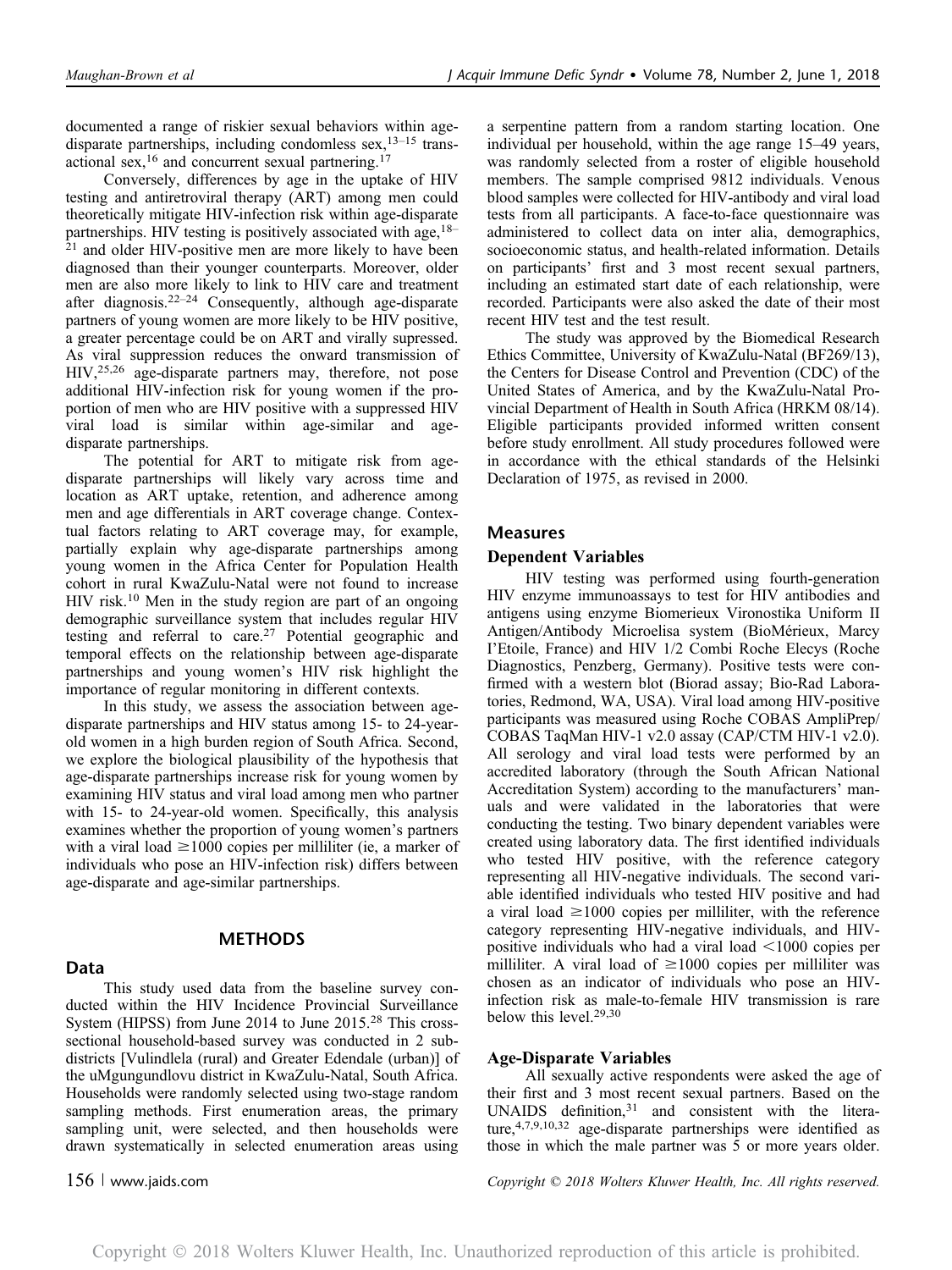Partnerships in which women were  $>2$  years older than their partner were rare (eg, only  $0.6\%$  (n = 9) of the most recent partnerships reported by 15- to 24-year-old women) and were coded as age-similar partnerships because these partnerships are not assumed to carry additional risk for young women.

For the analyses of HIV risk among 15- to 24-year-old women, 3 separate binary measures of age-disparate partnering were created. The first variable was created to identify women who reported age-disparity in their most recent partnership. As partnership age disparities in previous partnerships may have influenced HIV risk, we expanded the definition of the first measure with a second variable that identified women who reported an age disparity in any of their 3 most recent partnerships. Furthermore, a third agedisparate measure was created by included all available partnership data to identify woman who reported an age disparity in their first-ever partnership or any of their 3 most recent partnerships. There is the potential for selection bias in analyses based on the third measure as a result of 414 (26%) participants missing data regarding first-ever partnerships, participants' age at first sex, or the partner's age.

For each measure of age-disparate partnering, we excluded data among HIV-positive women on partnerships  $(n = 142)$  in which the start date of the partnership occurred after the reported date of an HIV-positive test. These partnerships were unrelated to HIV infection. The agedisparate measures for these analyses were therefore based on data from all partnerships before a self-reported HIVpositive diagnosis.

### Analysis

All analyses were weighted to take into account the complex multilevel study design of the survey and to adjust for nonresponse. We adjusted standard errors for clustering at the enumeration area level to account for all potential withincluster error correlation.<sup>33</sup> All analyses were conducted using Stata 14 (Stata Corporation LP, College Station, TX, USA).

#### HIV Status Among Young Women

Analyses of the association between age-disparate partnerships and HIV risk among young women were based on data collected from 15- to 24-year-old women who provided information on at least one sexual partner. Differences in the prevalence of HIV by partnership type (age similar vs. age disparate) were assessed in bivariate analysis using 2-sample equality of proportions tests. Multiple logistic regression models [odds ratios (OR) presented] were used to assess the association between HIV status and age-disparate partnerships among 15- to 24 year-old women. Separate models were created using the 3 age-disparate measures as the key independent variable of interest. All models controlled for factors that could be correlated with both the dependent variable and the formation or dissolution of age-disparate partnerships (past and present). We did not control for factors that theoretically may be influenced by age-disparate partnerships, such as condom use, but are unlikely to be a factor explaining the existence of these partnerships. Control

variables in all models included age of the woman (years); education (grade 12 completed or not); having always lived in the area; a household asset index (count of assets from 0 to 14); monthly household income; number of lifetime sexual partners; HIV-testing history (no, yes); and number of useful sources of HIV information exposed to during the previous 12 months  $(0-16)$ .

#### HIV Prevalence and Viral Load Among Men in Partnerships With Young Women

To assess whether older male partners of young women represent a higher infection risk, our second analysis used data on all ongoing partnerships (ie, participants reported that the sexual relationship had not ended) men reported with a woman 15–24 years old. Given the HIPSS data are representative of the total sampled population, our assumption is that these partnerships represent all partnerships involving 15- to 24-year-old women in the study region. The men in these partnerships would therefore be a good proxy for the partners of all 15- to 24-year-old women in the area. In other words, each of the partnerships reported by men represents one 15- to 24-yearold women. Accordingly, using these partnerships as individual data for 15- to 24-year-old women, the laboratory data on the men in each partnership provide HIV data on each male partner of 15- to 24-year-old women.

Two-sample equality of proportions tests were used to compare the percentage of HIV-positive male partners, and HIV-positive male partners with a viral load  $\geq 1000$ copies per milliliter, in age-disparate and age-similar partnerships. Multiple logistic regression models were used to assess the association between partnership type and both HIV status and viral load of male partners, after controlling for the age of the female partner (in years from 15 to 24).

As intergenerational partnerships (ie, those with an age gap between partners of 10 or more years) have been a specific target of HIV-prevention campaigns in South Africa,  $34$  we repeated our analysis among men to compare HIV prevalence and viral load among age-similar male partners to 2 categories of age-disparate partners: (1) men 5–9 years older, and (2) men 10 or more years older.

#### RESULTS

#### Sample of 15- to 24-Year-Old Women

A total of 1459 women aged 15–24 years old provided data on at least one sexual partnership meeting the inclusion criteria for our analyses (Table 1). The majority (69%) were 20–24 years old. Thirty-two percent reported that their most recent partnership involved a partner 5 or more years older than them (ie, age disparate). Forty-two percent reported at least one age-disparate partner either in any of their 3 most recent partnerships or in their first-ever partnership. HIV prevalence was 29% (95% CI: 26% to 3%) among these women.

Copyright  $\odot$  2018 Wolters Kluwer Health, Inc. All rights reserved. www.jaids.com | 157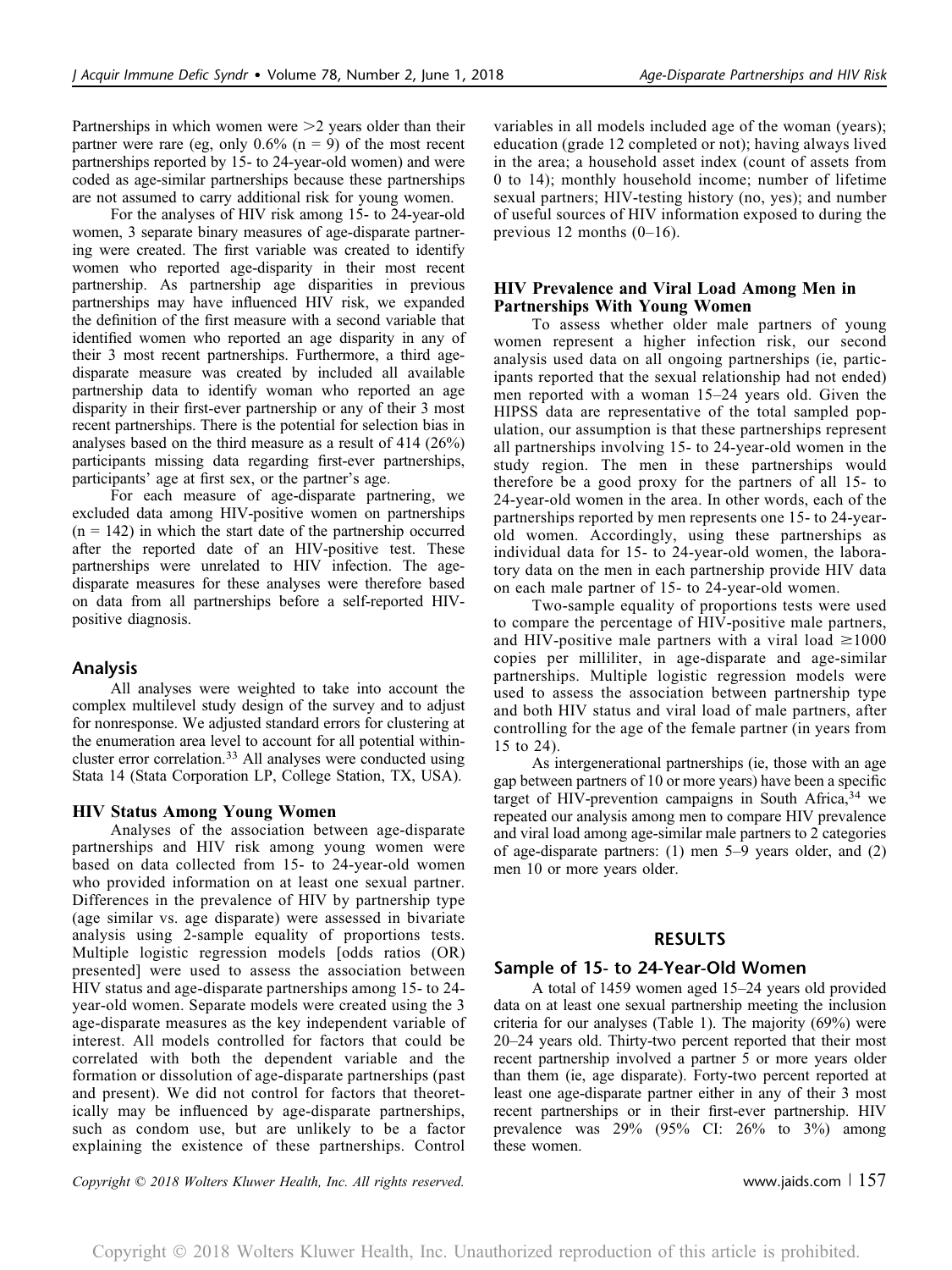|                                 | Women 15-24 Years Old Who Reported a Sexual<br>Partnership ( $N = 1459$ ) | Men in Partnerships With 15- to 24-Year-Old<br>Women $(N = 1079)$ |
|---------------------------------|---------------------------------------------------------------------------|-------------------------------------------------------------------|
| Individual level data           |                                                                           |                                                                   |
| <b>Black African</b>            | 100%                                                                      | 100%                                                              |
| Age (mean)                      | 20.7 (20.6 to 20.9)                                                       | 23.5 (23.1 to 23.8)                                               |
| Age categories                  |                                                                           |                                                                   |
| $15 - 19$                       | $31\%$ (28 to 34)                                                         | $20\%$ (17 to 23)                                                 |
| $20 - 24$                       | 69% (66 to 72)                                                            | 43% (39 to 47)                                                    |
| $25 - 29$                       |                                                                           | $27\%$ (24 to 31)                                                 |
| $30 - 34$                       |                                                                           | $6\%$ (4 to 8)                                                    |
| $35 - 39$                       |                                                                           | $3\%$ (1 to 4)                                                    |
| $40 - 49$                       |                                                                           | $0.7\%$ $(0.2 \text{ to } 1)$                                     |
| Secondary school complete       | $56\%$ (53 to 60)                                                         | 54% (49 to 58)                                                    |
| Household monthly income        |                                                                           |                                                                   |
| $<$ R500                        | $16\%$ (13 to 20)                                                         | $18\%$ (14 to 21)                                                 |
| R501-R2500                      | 49% (45 to 53)                                                            | 44% (39 to 48)                                                    |
| Age disparate $(5+yr gap)$ :    |                                                                           |                                                                   |
| Last partner $\S$               | $32\%$ (28 to 35)                                                         | na*                                                               |
| Any of last 3 partners          | $36\%$ (32 to 40)                                                         | $na*$                                                             |
| 1st or any of last 3 partners†¶ | 42% (37 to 46)                                                            | $na*$                                                             |
| $HIV+$                          | 29% (26 to 32)                                                            | $15\%$ (12 to 18)                                                 |
| Partnership level data          |                                                                           | $N = 1229$                                                        |
| Age disparate (5+ yr gap)       | Na                                                                        | $26\%$ (22 to 30)                                                 |
| Age disparate: 5–9 yr<br>gap    | Na                                                                        | $19\%$ (16 to 23)                                                 |
| Age disparate: 10+ yr gap       | Na                                                                        | $7\%$ (4 to 9)                                                    |

TABLE 1. Characteristics of 15- to 24-Year-Old Women in the Study Population and of Men Who Reported at Least One Ongoing Partnership With a 15- to 24-Year-Old Woman

95% CIs in brackets.

\*This figure has not been calculated as our data on men are restricted to those that reported an ongoing partnership with a 15- to 24-year-old woman.

†n = 1072 for this variable due to missing data on age at first sex or the age of participants' first partner.

‡The 3 separate age-disparate measures for young women are not mutually exclusive. They all include data on most recent partnerships.

§The first age-disparate measure identifies women who reported an age disparity in their most recent partnership.

<sup>k</sup>The second age-disparate measure identifies women who reported an age disparity in any of their 3 most recent partnerships, including their first.

¶The third age-disparate measure identifies woman who reported an age disparity in their first-ever partnership or any of their 3 most recent partnerships.

Na, not applicable for this analysis.

# Sample of Men in Partnerships With 15- to 24-Year-Old Women

A total of 1079 men reported ongoing partnerships with a woman 15–24 years old (Table 1). Most men (63%) were under 25 years old and few were older than 34 (3.7%). HIV prevalence was 15% (95% CI: 12% to 18%) among men in the study population. These men reported 1229 ongoing partnerships with a woman 15–24 years old, with 104 men reporting more than one ongoing relationship. Among these partnerships, 26% where characterized as age disparate by study definitions. The male partner was 5–9 years older in 19% of partnerships and 10 or more years older in 7% of all partnerships.

#### HIV Status Among Young Women

For all age-disparate measures, bivariate and multiple logistic regression analyses (Table 2) showed that women who reported age-disparate partnerships were significantly more likely to have HIV than women who only reported agesimilar partnerships. Bivariate analysis (Table 2, columns 1

and 2) indicated that HIV prevalence was 12 percentage points higher among women who reported an age disparity in any of their 3 most recent partnerships (37% vs. 25%; OR: 1.75, 95% CI: 1.35 to 2.28,  $P < 0.01$ ) compared with women who did not report an age disparity with any partner. Results were substantively similar after controlling for potential confounders, such as number of lifetime sexual partners reported (Table 2, column 3). According to data on the 3 most recent partnerships, the odds of a woman having HIV (aOR: 1.58, 95% CI: 1.20 to 2.09,  $P < 0.01$ ) were greater in agedisparate partnerships.

# HIV Prevalence and Viral Load Among Men in Partnerships With Young Women

Among the 1229 ongoing partnerships men reported with a woman 15–24 years old, unadjusted logistic regression analyses showed that age-disparate male partners were significantly more likely to be HIV positive (27% vs. 11%; OR: 2.97, 95% CI: 1.87 to 4.73,  $P < 0.01$ ) than age-similar male partners. Compared with age-similar partners, age-

158 <sup>|</sup> www.jaids.com Copyright © 2018 Wolters Kluwer Health, Inc. All rights reserved.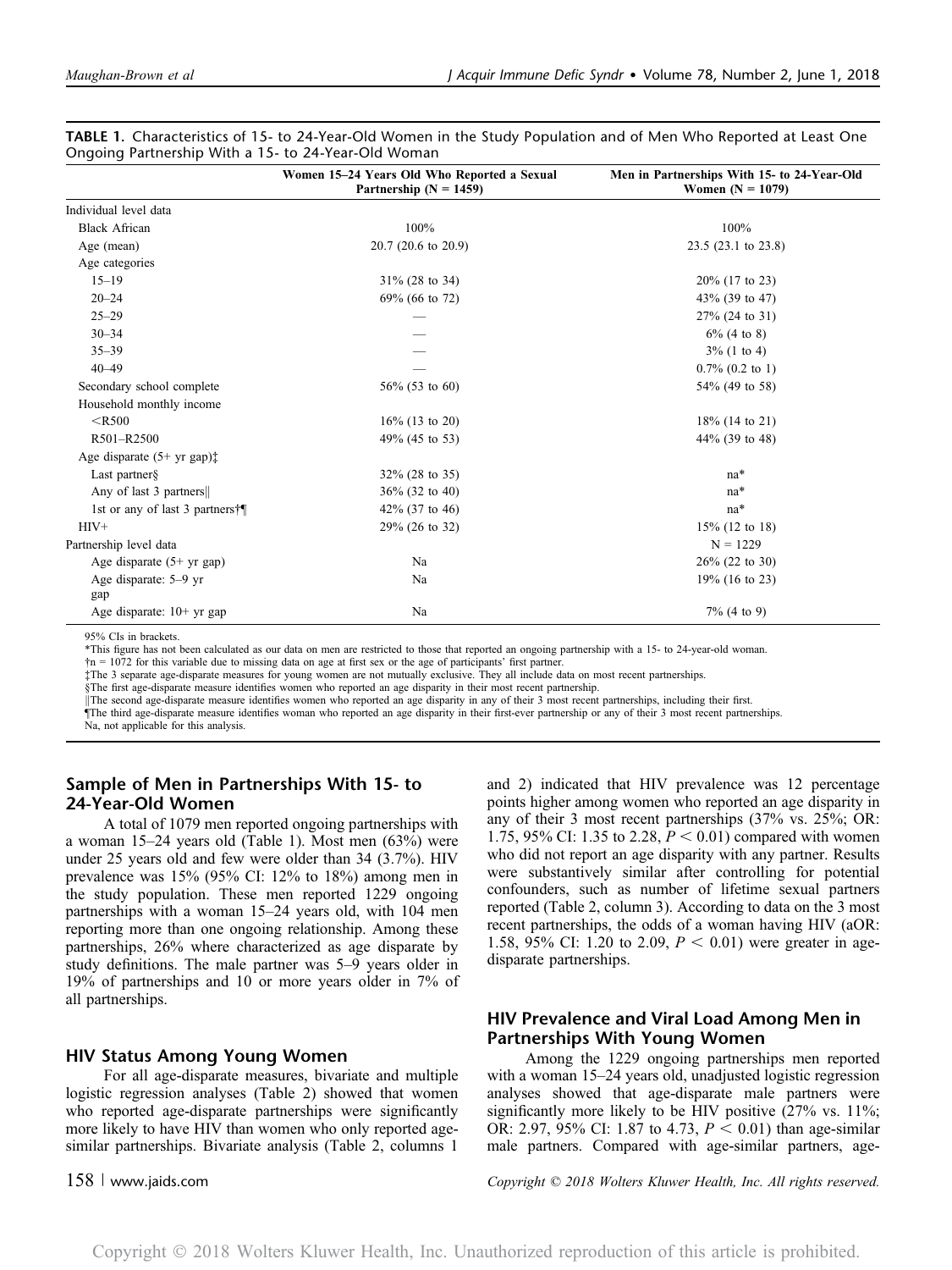|                                                  | (1)                     | (2)<br><b>HIV+ OR (95% CI)</b>         | (3)                                    |  |
|--------------------------------------------------|-------------------------|----------------------------------------|----------------------------------------|--|
|                                                  | $HIV+$ % (95% CI)       |                                        | $HIV+aOR$ (95% CI)                     |  |
| Data included in analysis                        |                         |                                        |                                        |  |
| Last partner ( $N = 1438$ )*                     |                         |                                        |                                        |  |
| Age similar                                      | 25 (22 to 29)           | Ref                                    | Ref                                    |  |
| Age disparates                                   | $36(31 \text{ to } 41)$ | $1.62***$<br>$(1.26 \text{ to } 2.09)$ | $1.51***$<br>$(1.15 \text{ to } 1.99)$ |  |
| Difference#                                      | $11***$                 |                                        |                                        |  |
| Last 3 partners $(N = 1459)$ †                   |                         |                                        |                                        |  |
| Age similar                                      | 25 (22 to 28)           | Ref                                    | Ref                                    |  |
| Age disparate                                    | 37 (32 to 42)           | $1.75***$<br>$(1.35 \text{ to } 2.28)$ | $1.58***$<br>$(1.20 \text{ to } 2.09)$ |  |
| Difference#                                      | $12***$                 |                                        |                                        |  |
| 1st or last 3 partners ( $N = 1072$ ) $\ddagger$ |                         |                                        |                                        |  |
| Age similar                                      | 22 (18 to 26)           | Ref                                    | Ref                                    |  |
| Age disparate                                    | 35 (32 to 42)           | $1.92***$<br>$(1.41 \text{ to } 2.61)$ | $1.56**$<br>$(1.08 \text{ to } 2.26)$  |  |
| Difference#                                      | $13***$                 |                                        |                                        |  |

TABLE 2. Association Between the 3 Measures of Age-Disparate Partnerships and HIV Status Among 15- to 24-Year-Old Women in Bivariate and Multiple Logistic Regression Analyses

aOR, adjusted odds ratios from multiple logistic regression models controlling for age of the woman (years); education (grade 12 completed or not); having always lived in the area; household asset index (count of assets from 0-14); monthly household income; number of lifetime sexual partners; HIV-testing history (no, yes); and number of useful sources of HIV information exposed to during the previous 12 months (0–16).

Ref, the reference category in all logistic regression analyses is age-similar partnerships (ie, partnership age difference  $\leq 4$  years).

\*\*\* $P < 0.01$ , \*\* $P < 0.05$ 

\*The sample size of N = 1438 was reached after the following exclusions had been made from the HIPPS sample of 2224 women aged 15–24 years old: 667 women reported never having had sex; 1 woman was missing data on her partner's age; 118 women reported a recent partnership in which the start date of the partnership occurred after the reported date of an HIV-positive test.

 $\ddot{\tau}$ The sample size of N = 1459 was reached after the following exclusions had been made from the HIPPS sample of 2224 women aged 15–24 years old: 667 women reported never having had sex; 1 woman was missing data on her partner's age; 97 women reported only a partnership(s) in which the start date of the partnership(s) occurred after the reported date of an HIV-positive test.

‡The sample size of N = 1072 was reached after the following exclusions had been made from the HIPPS sample of 2224 women aged 15–24 years old: 667 women reported never having had sex; 414 participants were missing data on first-ever partnerships, participants' age at first sex, or the partner's age; 71 women reported only a partnership(s) in which the start date of the partnership(s) occurred after the reported date of an HIV-positive test.

§The first age-disparate measure identifies women who reported an age disparity in their most recent partnership.

The second age-disparate measure identifies women who reported an age disparity in any of their 3 most recent partnerships, including their first.

¶The third age-disparate measure identifies woman who reported an age disparity in their first-ever partnership or any of their 3 most recent partnerships.

#P values for the differences reported in column 1 are based on 2 sample equality of proportions tests.

95% CI, 95% confidence interval.

See Supplemental Digital Content 1, Table S1,<http://links.lww.com/QAI/B127> for the full multiple logistic regression models presented in column 3, including coefficients for the control variables in each model.

disparate male partners were also significantly more likely to be HIV positive with a viral load  $\geq$ 1000 (17% vs. 9%; OR: 2.11, 95% CI: 1.35 to 3.30,  $P < 0.01$ ). Similar results were found in the multiple logistic regression analyses (Table 3, models 1 and 3). Age-disparate male partners of young women were more likely to be HIV positive with a viral load  $\geq$ 1000 copies per milliliter (aOR: 2.05, 95% CI: 1.30 to 3.24,  $P < 0.01$ ) compared with age-similar partners (Table 3, model 3).

Models 2 and 4 (Table 3) display the associations between the outcome measures and 2 categories of agedisparate male partners: men 5–9 years older and men 10+ years older. Compared with male partners in the age-similar partnerships, men 5–9 years older (aOR: 2.29, 95% CI: 1.37 to 3.82,  $P < 0.01$ ) and men 10 or more years older (aOR: 5.39, 95% CI: 2.54 to 11.44,  $P < 0.01$ ) than their female partners were more likely to be HIV positive (model 2). Compared with age-similar male partners, male partners in both categories of age-disparate partnerships were more likely to be HIV positive with a viral load  $\geq 1000$  copies per milliliter (model 4): men 5–9 years older (aOR: 2.01, 95% CI: 1.18 to 3.43,  $P = 0.010$ ; men 10+ years older (aOR:2.17, 95% CI: 1.01 to 4.66,  $P = 0.048$ ).

The similar size of the ORs in Model 4 for men 5–9 years older and men 10+ years older than their partner indicates that HIV risk within these different partnerships may be similar after taking ART into account. The reduction in the size of the odds ratio for men  $10<sup>+</sup>$  years older than their partners from models 2 to 4 (from 5.39 to 2.17) is consistent with additional study findings (see Table S2, Supplemental Digital Content 2,<http://links.lww.com/QAI/B127>) of a positive relationship between age among HIV-positive men and reporting being on ART (aOR: 1.13,  $P < 0.01$ ). Moreover, among the HIV-positive men in our sample, only 22% of those who reported a partner 5–9 years younger than themselves had a viral load  $\leq$ 1000 copies per milliliter compared with 50% of men who reported a partnership with a 10+ year age difference. These data indicate that older HIV-

Copyright  $\odot$  2018 Wolters Kluwer Health, Inc. All rights reserved. www.jaids.com | 159

Copyright 2018 Wolters Kluwer Health, Inc. Unauthorized reproduction of this article is prohibited.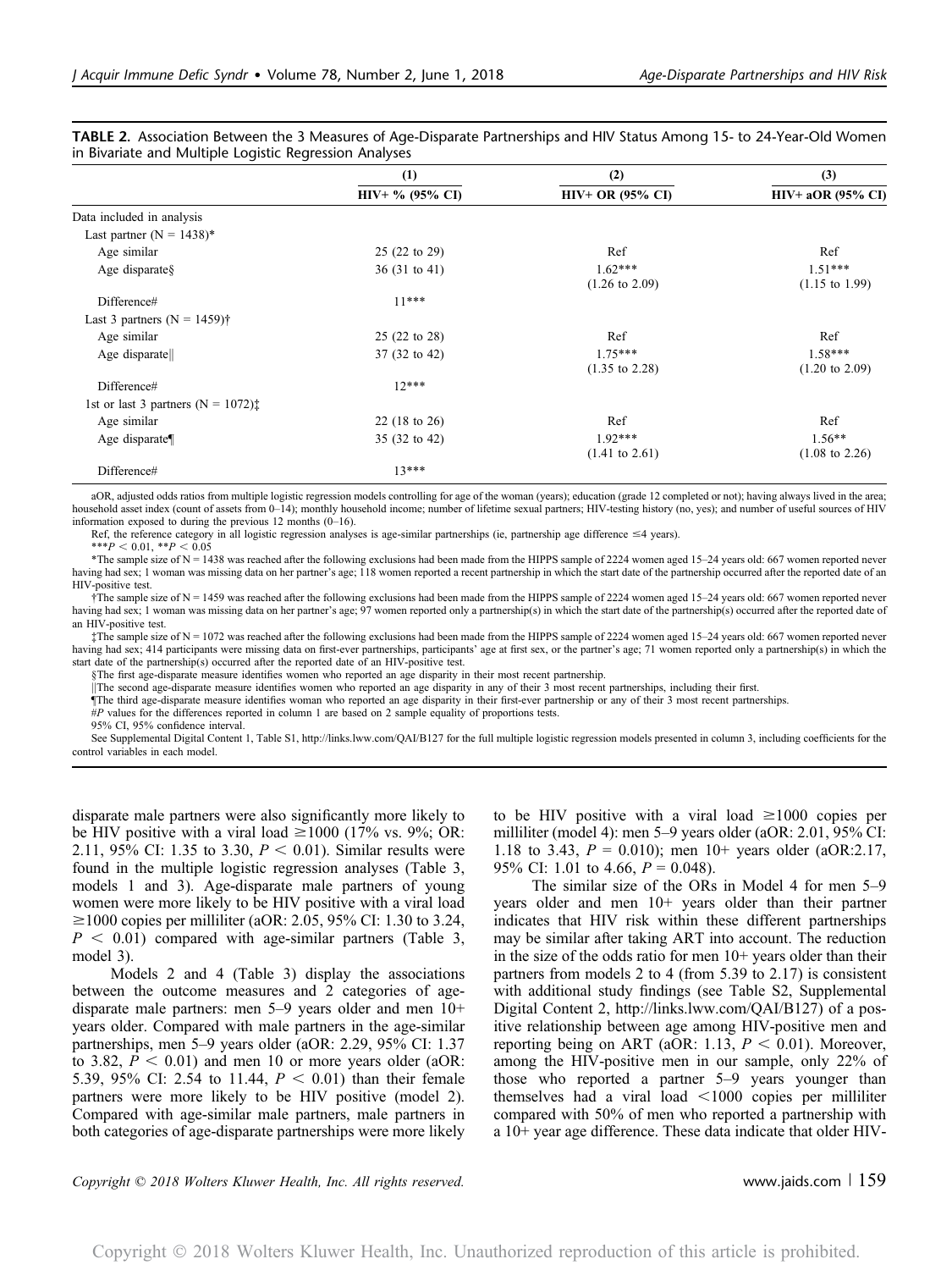|                                                              | (1)<br>(2)                   |                            | (3)                                                                                   | (4)                                                                                   |
|--------------------------------------------------------------|------------------------------|----------------------------|---------------------------------------------------------------------------------------|---------------------------------------------------------------------------------------|
|                                                              | $HIV+$<br>aOR<br>(95%<br>CI) | HIV+<br>aOR<br>(95%<br>CI) | <b>HIV+ With Viral</b><br>Load $\geq 1000$<br>Copies/mL<br>aOR<br>$(95\% \text{ CI})$ | <b>HIV+ With Viral</b><br>Load $\geq 1000$<br>Copies/mL<br>aOR<br>$(95\% \text{ CI})$ |
|                                                              |                              |                            |                                                                                       |                                                                                       |
| Partnership age<br>gap<br>$(\text{ref}: \leq 4 \text{ yrs})$ |                              |                            |                                                                                       |                                                                                       |
| $≥5$ yrs                                                     | $2.92***$                    | na                         | $2.05***$                                                                             | na                                                                                    |
|                                                              | $(1.83)$ to<br>4.67)         | na                         | $(1.30 \text{ to } 3.24)$                                                             | na                                                                                    |
| $5-9$ yrs                                                    | na                           | $2.29***$                  | na                                                                                    | $2.01**$                                                                              |
|                                                              | na                           | $(1.37)$ to<br>3.82)       | na                                                                                    | $(1.18 \text{ to } 3.43)$                                                             |
| $10+$ yrs                                                    | na                           | 5.39***                    | na                                                                                    | $2.17**$                                                                              |
|                                                              | na                           | $(2.54)$ to<br>11.44)      | na                                                                                    | $(1.01 \text{ to } 4.66)$                                                             |
| Age of<br>female<br>partner<br>$(yrs)^*$                     | $1.17***$                    | $1.17***$                  | $1.20***$                                                                             | $1.20***$                                                                             |
|                                                              | $(1.08)$ to<br>1.26)         | $(1.08)$ to<br>1.26)       | $(1.10 \text{ to } 1.30)$                                                             | $(1.10 \text{ to } 1.30)$                                                             |
| Observations                                                 | 1229                         | 1229                       | 1229                                                                                  | 1229                                                                                  |

TABLE 3. Multiple Logistic Regression Models of HIV Status and Detectable HIV Viral Load Among Men in Partnerships With 15- to 24-Year-Old Women

Adjusted ORs with 95% CI in parentheses.

Robust standard errors, clustered at the enumeration area level.

 $**P < 0.05$ ,  $***P < 0.01$ .

\*The age of women in the reported partnerships is measured in years (15–24).

positive men were more likely to be on ART and virally suppressed.

#### **DISCUSSION**

With persistent high HIV incidence among young women in sub-Saharan Africa, there is a growing need to understand the factors that increase HIV risk among this population. In this article, we provide evidence on the role age-disparate partnerships play in HIV-infection risk among 15- to 24-year-old women in a high-prevalence setting in South Africa. Consonant with other studies in Southern Africa,9,10,16 a substantial proportion of women in this study had age-disparate partners. Based on all the measures of agedisparate partnering we used, evidence indicates an elevated HIV risk among women in age-disparate partnerships.

Moreover, results indicate biological plausibility for a positive association between age-disparate partnerships and HIV-infection risk among young women. Older male partners of young women were not only more likely to be HIV positive, but also more likely to be HIV positive and have a viral load  $\geq$  1000 copies per milliliter—a marker of partners who pose an HIV-infection risk—compared with age-similar partners. These findings, in conjunction with several studies showing that age-disparate partnerships involve more risky

sexual behavior,<sup>13,14,16,35,36</sup> point to an increased HIVinfection risk for young women in age-disparate partnerships.

However, results provide evidence that current patterns of ART uptake among men in this population could mitigate HIVinfection risk for young (15–24 years old) women in agedisparate partnerships involving men 10 or more years older than their female partners (defined as intergenerational partnerships). Consistent with other studies,<sup>23</sup> our data indicated that older HIV-positive men in our sample were more likely to be on ART than younger HIV-positive men. Consequently, although intergenerational male partners of young women had the highest HIV prevalence, findings suggest that young women with intergenerational male partners had a similar likelihood of having an infectious HIV-positive partner (ie, a partner with a detectable viral load) than young women with partners 5–9 years older than them. These findings suggest that, although agedisparate partnerships in general may increase young women's HIV risk, ART could mitigate the additional biological risk posed by intergenerational partnerships. In other words, in terms of the biological risk of HIV infection, the distinction between different types of age-disparate partnerships could be less relevant.

These findings indicate how variation by age among men in the uptake of an intervention that reduces the probability of onward transmission of HIV could affect the dynamics between age-disparate partnering and HIV risk for young women. It is also theoretically possible that variation in age in the uptake of interventions that reduce the likelihood of HIV infection for men, such as voluntary medical male circumcision, will change the relative risk that age-disparate partnerships and intergenerational partnerships pose for young women. In contexts with a larger proportion of young men circumcised compared with older men, for example, the HIV risk associated with agedisparate partners may be large for young women. The potential for the relationship between age-disparate partnering and HIV risk for young women, and women of other ages, to vary according to differential uptake of HIV services by age among men indicates the importance of further research in different contexts. Given the potential for geographic and temporal variation, the external validity of findings on the relationship between age-disparate partnerships and HIV-infection risk should be considered carefully.

These results should be interpreted in the context of the study limitations. Although the use of biomedical data reduces the potential for social desirability bias on the key dependent variables, it is possible that social desirability bias, recall bias, and incorrect knowledge might have resulted in miss-reporting of partnerships,37 and partner age.38 There is also the potential for selection bias in the analysis of HIV status among women, which includes data on first-ever partnerships in the measure of age-disparate partnering. This is due to a large amount of missing data on first-ever partnerships, participants' age at first sex, or the partner's age. In addition, we do not have data on the timing of HIV infection among women and, therefore, do not know in which partnership HIV infections occurred. There is the potential that some women who had age-disparate partners also engaged in high-risk sex with age-similar partners, and the HIV risk was associated with the age-similar rather than the agedisparate partner.

160 <sup>|</sup> www.jaids.com Copyright © 2018 Wolters Kluwer Health, Inc. All rights reserved.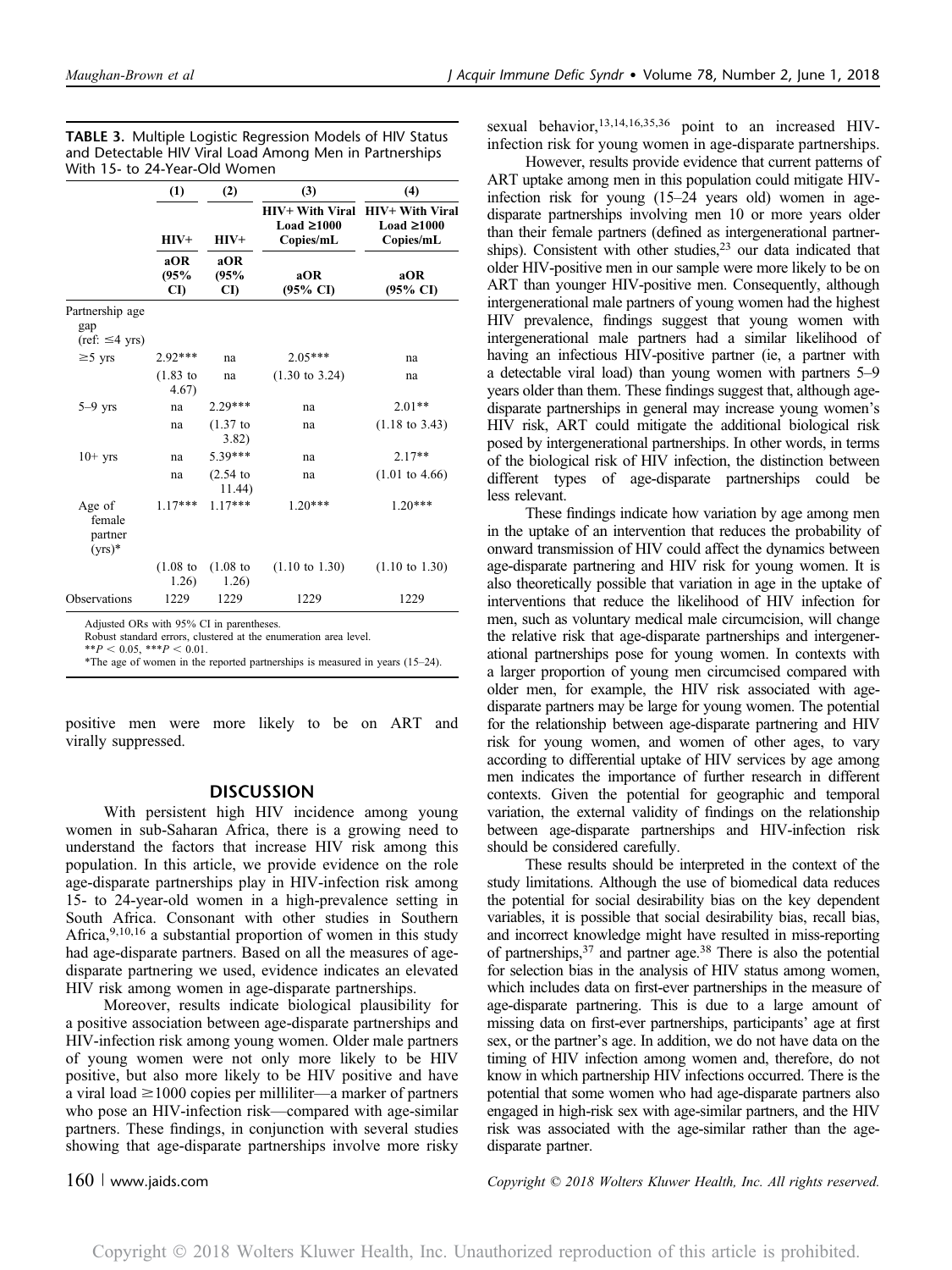In analyses using partnership data reported by men on ongoing partnerships with 15- to 24-year-old women, we also do not have data on the timing of HIV infection among HIVpositive men. Accordingly, we do not know which men acquired HIV from the young women reported in the partnerships. There is potential for bias in our analyses if the proportion of men who acquired HIV from the partnerships reported in our data differed between men in age-similar and age-disparate partnerships. If for example, a greater percentage of men in the age-disparate partnerships compared with those in the age-similar partnerships acquired HIV within the reported partnership, which is possible as condomless sex is often more common in age-disparate partnerships, then our findings provide an overestimation of young women's risk of HIV exposure from age-disparate partnerships. In addition, our analyses of male partners are based on the assumption that the partnerships reported by men in our sample represent all partnerships involving 15- to 24-yearold women in the study region. However, data on partnerships between 15- to 24-year-old women in the study region and men outside the study region are missing, and some partnerships reported by men are likely to be with young women from other regions. There is the potential for bias if the relationship between HIV prevalence and age among male partners from other regions differs from that among the male partners living in the study region.

Overall, our results help to reduce the uncertainty in the literature by providing evidence to support the argument that age-disparate partnerships could elevate young women's HIV risk. Our results are consistent with a phylogenetic transmission network analysis conducted using a subsample of participants from the HIPSS study that identified a cycle of HIV transmission driven by high rates of new HIV infections in adolescent girls and young women from men who were on average 8 years older.<sup>39</sup> The corollary of our findings, especially in high HIV-prevalence settings, is that interventions to reduce HIV-infection risks associated with agedisparate partnerships may help to prevent new infections among young women and break this cycle of transmission. Our results highlight the importance of early diagnosis and treatment of HIV-positive men in age-disparate partnerships with young women as an integral component of the treat-all strategy for HIV prevention.<sup>40</sup>

#### ACKNOWLEDGMENTS

The authors thank all the participants of the HIV Incidence Provincial Surveillance System (HIPSS), as well as HIPSS coinvestigators and members of the HIPSS study team from the following organizations: Epicentre, CAPRISA, HEARD, NICD, and CDC. The authors thank the HIPSS collaborating partners: The National Department of Health, Provincial KwaZulu-Natal Department of Health, uMgungundlovu Health District, the uMgungundlovu District AIDS Council, local municipal and traditional leaders, and community members for all their support throughout the HIPPS study. The authors are extremely grateful to Kassahun Ayalew, Karidia Diallo, and Mary Glenshaw for valuable feedback on previous versions of this article.

#### **REFERENCES**

- 1. Dellar RC, Dlamini S, Karim QA. Adolescent girls and young women: key populations for HIV epidemic control. J Int AIDS Soc. 2015;18(suppl 1):19408.
- 2. UNAIDS. Global Report: UNAIDS Report on the Global AIDS Epidemic 2013. Geneva, Switzerland: UNAIDS; 2013.
- 3. Shisana O, Rehle T, Simbayi L, et al. South African National HIV Prevalence, Incidence and Behaviour Survey, 2012. Cape Town, South Africa: Human Sciences Research Council Press; 2014.
- 4. Gregson S, Nyamukapa C, Garnett G, et al. Sexual mixing patterns and sex-differentials in teenage exposure to HIV infection in rural Zimbabwe. Lancet. 2002;359:1896–1903.
- 5. Katz I, Low-Beer D. Why has HIV stabilized in South Africa, yet not declined Further? Age and sexual behavior patterns among youth. Sex Transm Dis. 2008;35:837–842.
- 6. Kelly RJ, Gray RH, Sewankambo NK, et al. Age differences in sexual partners and risk of HIV-1 infection in rural Uganda. J Acquir Immune Defic Syndr. 2003;32:446–451.
- 7. Pettifor A, Rees H, Kleinschmidt I, et al. Young people's sexual health in South Africa: HIV prevalence and sexual behaviors from a nationally representative household survey. AIDS. 2005;19:1525–1534.
- 8. Chapman R, White RG, Shafer LA, et al. Do behavioural differences help to explain variations in HIV prevalence in adolescents in sub-Saharan Africa Trop Med Int Health. 2010;15:554–566.
- 9. Balkus JE, Nair G, Montgomery ET, et al. Age-disparate partnerships and risk of HIV-1 acquisition among South African women participating in the VOICE trial. J Acquir Immune Defic Syndr. 2015;70:212–217.
- 10. Harling G, Newell ML, Tanser F, et al. Do age-disparate relationships drive HIV incidence in young Women? Evidence from a population cohort in rural KwaZulu-Natal, South Africa. J Acquir Immune Defic Syndr. 2014;66:433–451.
- 11. Schaefer R, Gregson S, Eaton JW, et al. Age-disparate relationships and HIV incidence in adolescent girls and young women: evidence from Zimbabwe. AIDS. 2017;31:1461–1470.
- 12. Beauclair R, Helleringer S, Hens N, et al. Age differences between sexual partners, behavioural and demographic correlates, and HIV infection on Likoma Island, Malawi. Nat Publishing Group. 2016;6:36121.
- 13. Beauclair R, Kassanjee R, Temmerman M, et al. Age-disparate relationships and implications for STI transmission among young adults in Cape Town, South Africa. Eur J Contracept Reprod Health Care. 2012;17:30– 39.
- 14. Volpe E, Hardie T, Cerulli C, et al. What's age got to do with It? Partner age difference, power, intimate partner violence, and sexual risk in urban adolescents. J Interpers Violence. 2013;28:2068–2087.
- 15. Malema BW. Determinants of condom use in Botswana: an empirical investigation of the role of gender. Botswana J Econ. 2012;10:59–78.
- 16. Maughan-Brown B, Evans M, George G. Sexual behaviour of men and women within age-disparate partnerships in South Africa: implications for young Women's HIV risk. PLoS One. 2016;11:e0159162.
- 17. Maughan-Brown B, Kenyon C, Lurie MN. Partner age differences and concurrency in South Africa: implications for HIV-infection risk among young women. AIDS Behav. 2014;18:2469-2476.
- 18. Maughan-Brown B, Lloyd N, Bor J, et al. Changes in self-reported HIV testing during South Africa's 2010/2011 national testing campaign: gains and shortfalls. J Int AIDS Soc. 2016;19:20658.
- 19. Venkatesh K, Madiba P, de Bruyn G, et al. Who gets tested for HIV in a South African urban Township? Implications for test and treat and gender-based prevention interventions. J Acquir Immune Defic Syndr. 2011;56:151–165.
- 20. MacPhail C, Pettifor A, Moyo W, et al. Factors associated with HIV testing among sexually active South African youth aged 15–24 years. AIDS Care. 2009;21:456–467.
- 21. Peltzer K, Matseke G, Mzolo T, et al. Determinants of knowledge of HIV status in South Africa: results from a population-based HIV survey. BMC Public Health. 2009;9:174.
- 22. Whiteside YO, Cohen SM, Bradley H, et al. Progress along the continuum of HIV care among blacks with diagnosed HIV- United States, 2010. Morb Mortal Wkly Rep. 2014;63:85–89.
- 23. Plazy M, Dray-Spira R, Orne-Gliemann J, et al. Continuum in HIV care from entry to ART initiation in rural KwaZulu-Natal, South Africa. Trop Med Int Health. 2014;19:680–689.

Copyright  $\odot$  2018 Wolters Kluwer Health, Inc. All rights reserved. www.jaids.com | 161